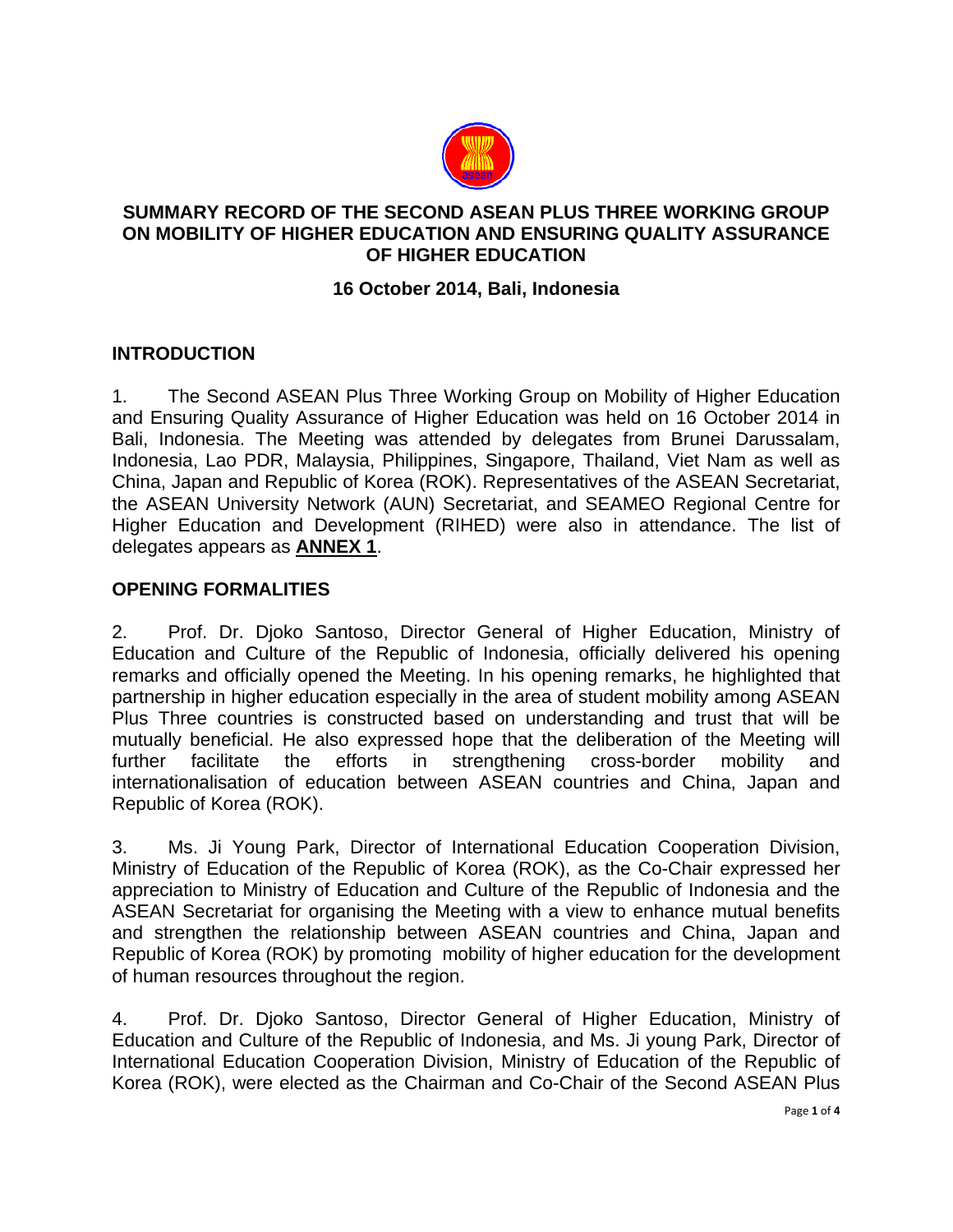Three Working Group on Mobility of Higher Education and Ensuring Quality Assurance of Higher Education, respectively.

## **MEETING DISCUSSIONS**

*Report on the First Meeting of the ASEAN Plus Three Working Group on Mobility of Higher Education and Ensuring Quality Assurance of Higher Education* 

5. Japan briefed the Meeting on the outcomes of the First Meeting of the ASEAN Plus Three Working Group on Mobility of Higher Education and Ensuring Quality Assurance of Higher Education held in Tokyo on 30 September 2013. The slide presentations of Japan on the outcomes of the Working Group Meeting appear as **ANNEX 2**.

6. With regard to the cooperation in Quality Assurance of higher education in the region, the ASEAN Secretariat informed the Meeting that the ASEAN Quality Assurance Network (AQAN) has yet to be affiliated to ASEAN.

### *ASEAN-Wide Initiatives on Mobility*

7. The Meeting noted the shared information by the ASEAN Secretariat on the ongoing initiatives related to ASEAN mobility of higher education and ASEAN Cross-Pillar Mobility, which appears as **ANNEX 3**.

### *Lesson Learned from Guideline on AIMS Programme*

8. Dr Chantavit Sujatanond, Special Advisor of SEAMEO RIHED, briefed the Meeting on their mobility scheme programme, ASEAN International Mobility for Students (AIMS), where it is tied-up with the higher education system and Quality Assurance mechanisms. Dr Chantavit also shared with the meeting the operational guidelines for the AIMS programme. The SEAMEO-RIHED's presentation appears as **ANNEX 4**.

### *Progress and Future Plans on the TOR Revision*

9. The Meeting agreed to rotate Chairmanship alphabetically (IV. 5. in TOR).

10. ROK suggested deleting the term "permanent organizer" with the aim to encourage more balance and active participation from member countries and proposed the revision of TOR to set the role of Co-Organizer accordingly.

Page **2** of **4** 11. China sought further clarification on the role and responsibility of the Organizer. As the Working Group has been established and it has two co-chairs, China believe that, for high efficiency, there is no need to have permanent organizer and hosting country respectively. Instead, permanent organizer and hosting country could be combined as hosting country, which could be hosted by "10+3" member countries by turns in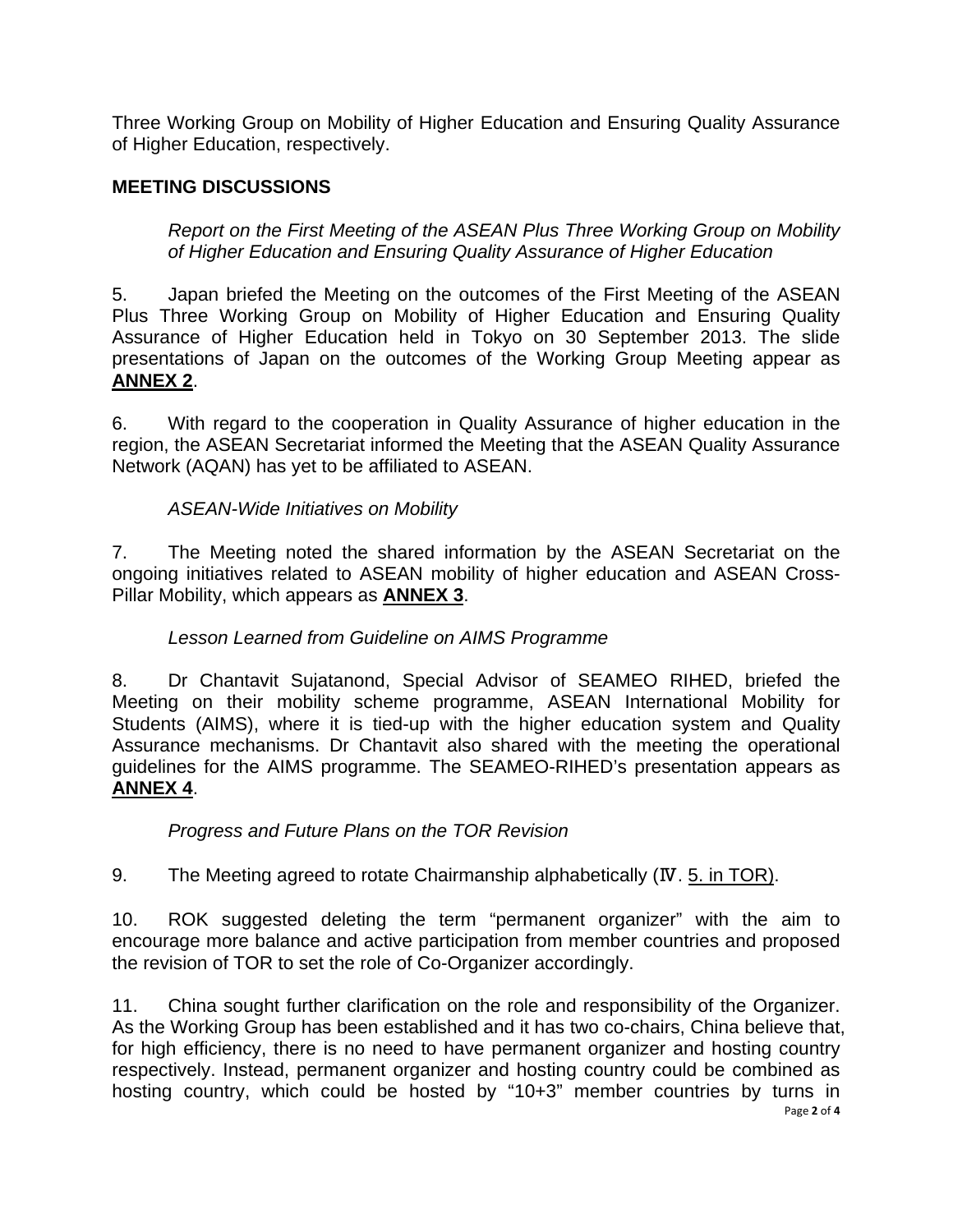voluntary basis and permitted by the working group. Under the guidance of the ASEAN Secretariat, the hosting country should be responsible for sponsoring working group meetings, draft the meeting agenda, and preparing the reports (Ⅳ. 6. in TOR).

12. The Meeting agreed to submit the revised TOR following the  $3<sup>rd</sup>$  APT WG to the APT EMM for notation, which appears as **ANNEX 5**.

# *Discussion on Matrix of ASEAN Plus Three Draft of Student Exchange Guideline*

13. The Meeting discussed and agreed on the elements of the Draft of the ASEAN Plus Three Guidelines on Student Exchange based on Japan's presentation, which appears as **ANNEX 6**. On that note, the Meeting agreed with the following principles:

- The guidelines are designed to provide generic guidelines of mobility programme in APT countries which will be able to accommodate most of existing mobility programmes in the region.
- Given the fact that the guidelines are non-binding in nature, there is a need to soften the language in the Draft of the ASEAN Plus Three Guidelines on Student Exchange.
- The aim of the "Guidelines" is to solve the general and common questions faced with Asian students mobility and strive to provide service to all kinds of Asia students mobility and promote the barrier free mobility.
- All the standards, credit transfer system, financial support as stated in "Guidelines" should not be obligatory, but respect regulations of the involved countries.
- There is a need to verify the curriculum and diploma, providing evidence for the students' mobility so that the study achievements could be used after leaving campus.
- There is a need to do research into the QA guidelines of students' mobility to make sure the curriculum and diploma is quality-assured.
- "CREDIT AND CREDIT TRANSFER SYSTEM" needs to be out of "STUDENT EXCHANGE AND MOBILITY" and set as a basic element of the guidelines.
- "FINANCE AND RESPONSIBILITY" needs to be separated into two elements: "Finance" and "(other) Student Support".
- "OTHERS" need to be changed to "MONITORING".
- Some statements in "REMARKS" need to be classified into the other elements.